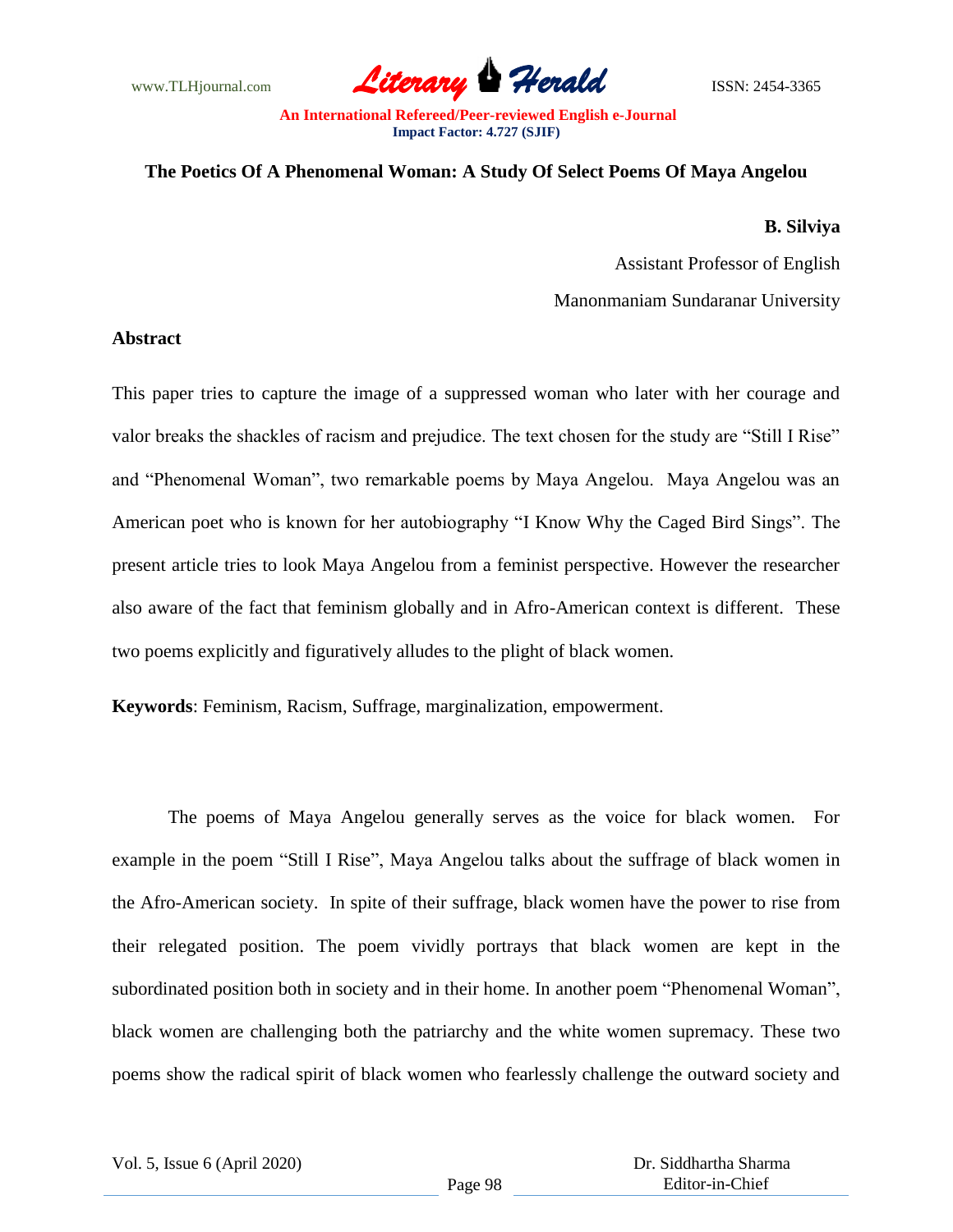

prove them to be phenomenal women. In the poem the poet is an embodiment of and picturesque representation of all black women. Black women are now not in the relegated position but uplifted themselves to be equal counterparts with other women in the world. As such, black women captures the attention of not only men but also the white women. These poems talk about the phenomenal growth of black women. The progression of black women is seen in their spirit to fight against white supremacy and come over their restricted boundaries. The poem also pictures how the black women break out the barriers and shine in front of the pretty women. The poet has successfully deconstructed the conventional image of black women to be slaves and always suppressed by everyone. Finally the black women in the poems, are liberated by their perseverance to some extent. By being audacious, the poet has emancipated herself from the conventional image of the triple marginalization of black women.

Maya Angelou has succeeded in showing the hardships of the black women to the world. She has also displayed female empowerment, racial prejudice and sexual objectification of women in her poems. The poet has expressed her own experiences in her poems, thus by giving voice on behalf of all other black women. Her poems strongly convey the message of empowerment to the black women and to show up the confidence in them. In her poems, she describes how a single woman emerges out of the white supremacy. She also insists that a woman who may be a black, or of a lower caste or any subaltern, she should empower herself by any other means. If she is brave and has the courage to fight for her own rights and the courage to do as her wish against the society, she must have the tenacious mindset to face everything.

Being a black woman, everyone looks down upon her and she has been misrepresented in the writings of other figures. But Maya Angelou represents the black woman as she is thus by

 Dr. Siddhartha Sharma Editor-in-Chief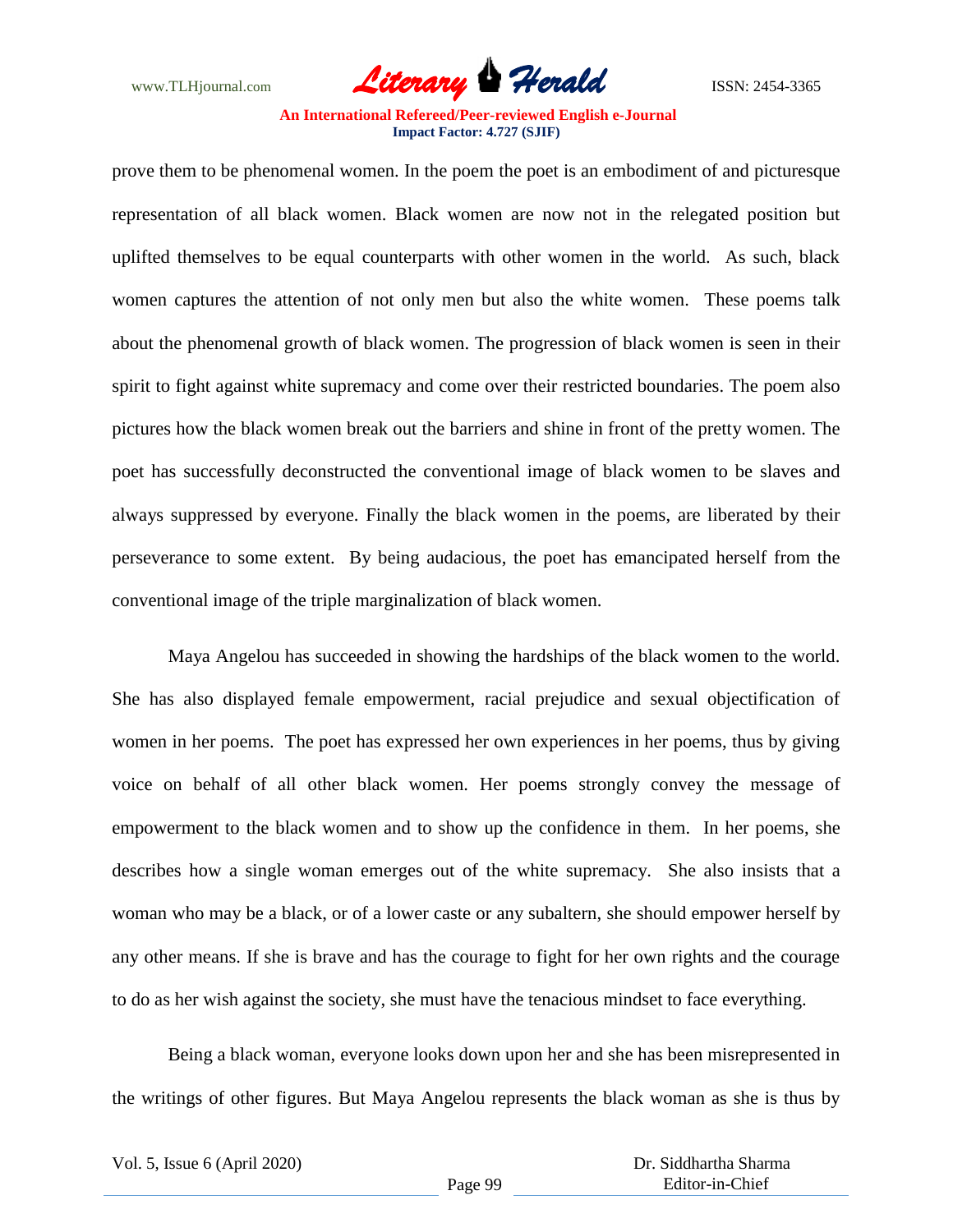

breaking the conventional image of the black woman. She rises like dust by igniting the radical spirit in all black women. The poet is gaining attention and distracting the people looking at her. She says,

Does my sassiness upset you?

Why are you beset with gloom?

'cause I walk like I've got oil wells

Pumping in my living room. (Still I Rise, 5-8)

Despite the brute subjugation of the black woman, the poet walks like she has owned oil wells. The power of wealth as she has earned something can be seen in her walk. By tearing the web of oppression like moons, suns, and tides with hope she rises. She describes it as follows:

Just like moons and like suns,

With the certainity of tides,

Just like hopes springing high,

Still I"ll rise. (Still I Rise, 9-12)

The poet has now adopted a dominating role and thus she is challenging the people who once ridiculed her. She tends to design a new black matriarch image by rising from whatever she is pulled to. She questions whether the people are waiting to see her broken and bear the unconditional pain. She answers them with her laugh as if she has gained gold mines. This is put forth by bell hooks in *Aint I a woman?:* "once black women are deluded and imagine that we

Vol. 5, Issue 6 (April 2020) Page

 Dr. Siddhartha Sharma Editor-in-Chief

100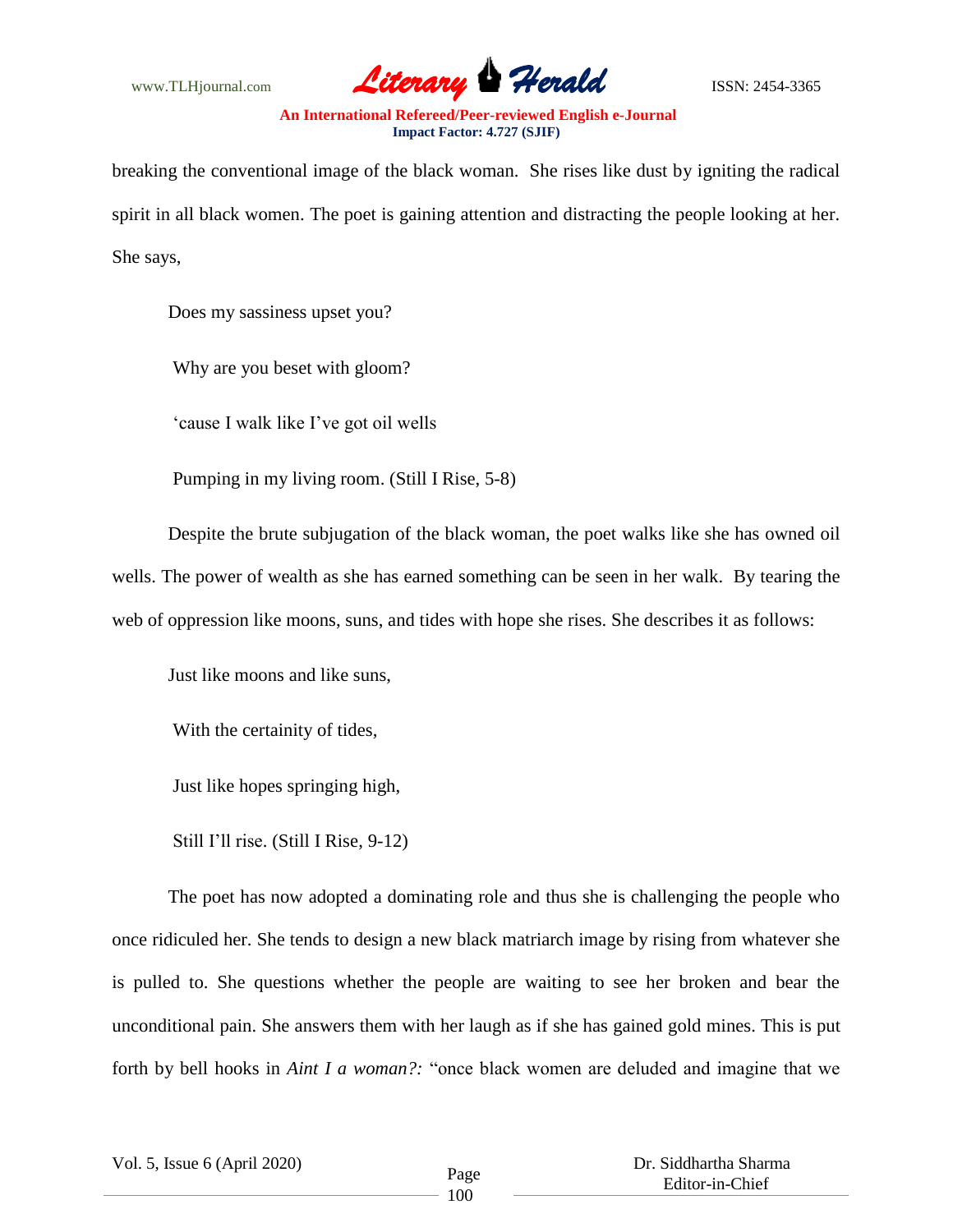

have power that we don't really possess, the possibility that we might organize collectively against sexist-racist oppression is reduced" (81).

The poet says people may kill her with their words, eyes and hatefulness but still she rises like air. She reflects the reality of the people who look at the black woman. Their mood changes according to the behavior of the black woman in the opposite way. She is a black ocean who widens her prospect and thinking by leaving behind the negative stereotypes. She rises into a daybreak with hope and gifts that she got from her ancestors. She realizes that she is the dream and hope of many black women slaves.

The poet has clearly shown her personal struggles in her life and also how she overcame everything. She insists that one should never to stop fighting until they get their freedom. She also insists that she will never allow anything to stop her fight. There were people who wanted to dump her or bury her but still she rises before them like the sun which never stops raising. She portrays truly the life of a slave and also the courage to overcome everything and to crumble the problems under her feet and rise.

In the poem "Phenomenal Woman" it is crystal clear that she has fought for gender equality. She has clearly shown that women can easily win not only men but also women in case of racism doth seems to oppress her.

Maya Angelou is wondered by even pretty woman. The beauty lies within her. Here, being a black woman the poet is presents her beauty in front of the white woman. Every women look at her and they wonder where her beauty lies. This proves that the poet is a phenomenal woman. It's because it is believed that, "... nonwhites are absent/invisible is because they are

Vol. 5, Issue 6 (April 2020) Page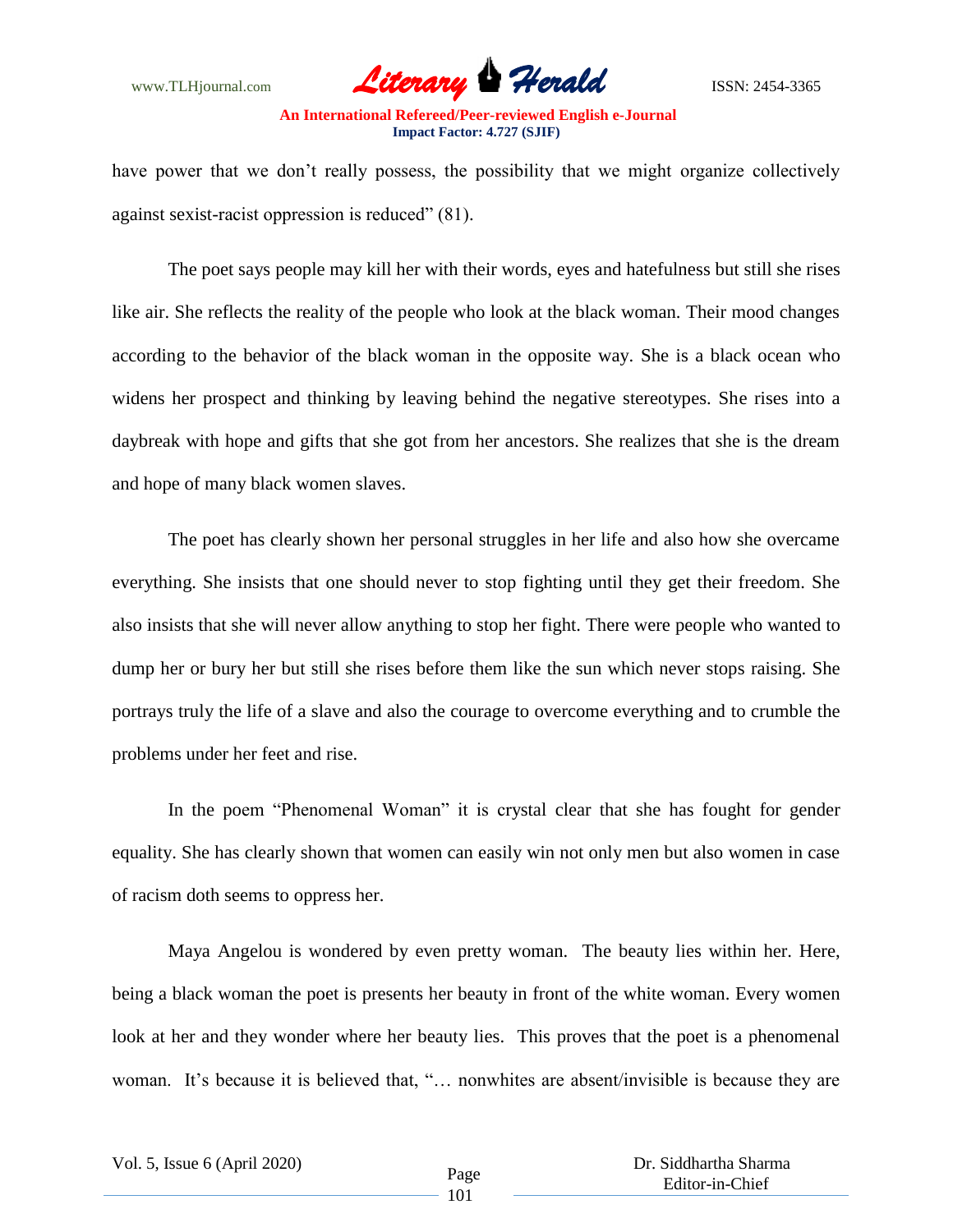

not white."(*Feminism is for Everybody Passionate Politics*,55) Being a black woman she is not cute or as per the conventional image of a pretty woman but still pretty women wonder her beauty. She tries to explore the secret but the women did not believe her. She boldly expresses her structure of the body. She puts it as,

It's in the reach of my arms,

The span of my hips,

The stride of my step,

The curl of my lips. (Phenomenal woman, 6-9)

Men bend their knees before the poet and they swam around her like honey bees. She says that it is because of her body parts like eye, teeth, waist, feet. Men also wonder about her beauty but they can"t touch her inner mystery. She has been now totally liberated and become a phenomenal woman. Her head is not bowed to any woman or man. She really does not to make any noise to show her arrival. It is because as she says,

It"s in the click of my heels,

The bend of my hair,

The palm of my hand,

The need for my care. (Phenomenal Woman, 53- 56)

Now, she has completely become a phenomenal woman and also a liberated woman. As bell hooks says in *Feminism is for Everybody: Passionate Politics*, "Liberation theologies see the

| Vol. 5, Issue 6 (April 2020) |      | Dr. Siddhartha Sharma |
|------------------------------|------|-----------------------|
|                              | Page | Editor-in-Chief       |
|                              | 102  |                       |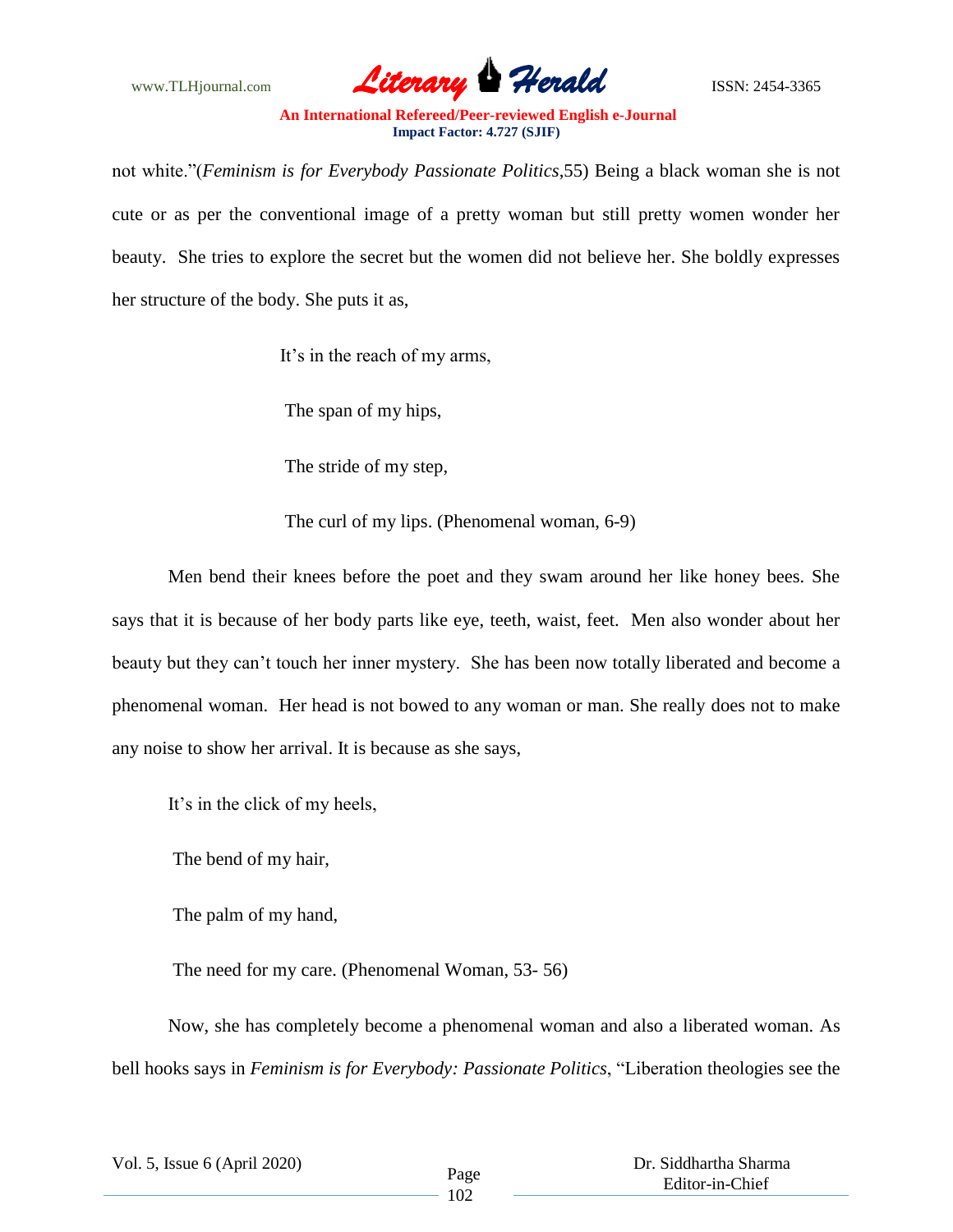

liberation of exploited and oppressed group as essential acts of faith reflecting devotion to divine will. Struggles to end patriarchy are divinely ordained" (107).

Maya Angelou has left the footmarks of her so that other black women could follow her path and come up in the society and face everything with more courage. They need not be supposed to be in fear thereafter. She has shown the way to the women especially the black women to lead their life as a phenomenal woman.

The poet has used the aspiring tone in this poem such as, "The stride of my step", "The joy in my feet", "The grace of my style", "the click of my heels". She is enjoying the way she is living. She is happy that she is leaving the mark for other women to follow her in the same aspiration. She has literally created or drawn the physical image of a woman in her poem. This shows the love for herself and the self-confidence in her.

The poet has used the refrain,

I"m a woman

Phenomenally.

Phenomenal woman,

That's me. (Phenomenal Woman, 10-13)

to insist the main idea that she truly is a phenomenal women. She empowers the black woman that they can do what they love and also they can fight for their equality.

"Liberal feminism conceives of freedom as personal autonomy – living a life of one"s own choosing.." (Liberal Feminism). The poet has been living her life as she wishes against the

| Vol. 5, Issue 6 (April 2020) |      | Dr. Siddhartha Sharma |
|------------------------------|------|-----------------------|
|                              | Page | Editor-in-Chief       |
|                              | 103  |                       |